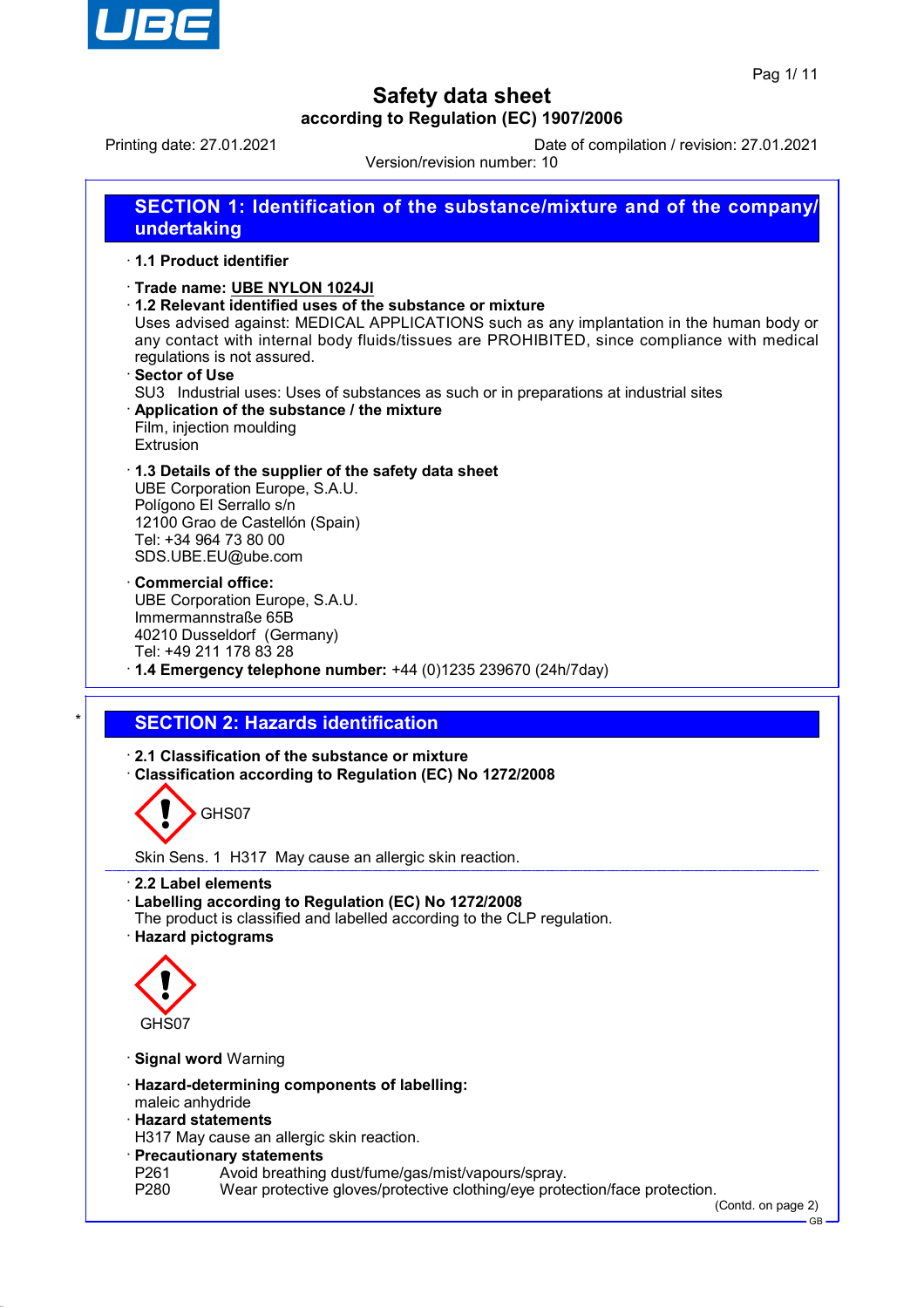

Printing date: 27.01.2021 Date of compilation / revision: 27.01.2021

Version/revision number: 10

**Trade name: UBE NYLON 1024JI**

P333+P313 If skin irritation or rash occurs: Get medical advice/attention.

P302+P352 IF ON SKIN: Wash with plenty of water.

P362+P364 Take off contaminated clothing and wash it before reuse.

P501 Dispose of contents/container in accordance with local/regional/national/international regulations.

· **2.3 Other hazards**

· **Results of PBT and vPvB assessment**

- · **PBT:** Not applicable.
- · **vPvB:** Not applicable.

### **SECTION 3: Composition/information on ingredients**

### · **3.2 Chemical characterisation: Mixtures**

· **Description:** Mixture: consisting of the following components.

| Dangerous components:                               |                                                                                       |           |
|-----------------------------------------------------|---------------------------------------------------------------------------------------|-----------|
| CAS: 3622-84-2                                      | N-butylbenzenesulphonamide (BBSA)                                                     | < 15%     |
| EINECS: 222-823-6<br>Reg.nr.: 01-2119486780-29-0000 | Aquatic Chronic 3, H412                                                               |           |
| CAS: 108-31-6                                       | maleic anhydride                                                                      | $< 0.1\%$ |
| EINECS: 203-571-6                                   | <b>&amp; Resp. Sens. 1, H334; STOT RE 1, H372</b>                                     |           |
| Reg.nr.: 01-2119472428-31-XXXX                      | Skin Corr. 1B, H314; Eye Dam. 1, H318<br>Acute Tox. 4, H302; Acute Tox. 4, H332; Skin |           |
|                                                     | Sens. 1A, H317                                                                        |           |
| · Non dangerous components                          |                                                                                       |           |
| 25038-54-4 Polyamide 6                              |                                                                                       | $>70\%$   |

· **Additional information:** For the wording of the listed hazard phrases refer to section 16.

## **SECTION 4: First aid measures**

· **4.1 Description of first aid measures** · **General information:** Take affected persons out into the fresh air. Seek medical treatment. Immediately remove any clothing soiled by the product. · **After inhalation:** If exposed to vapors from heating and molding material, remove to fresh air. If symptoms, coughing and discomfort in nose and throat remain, get medical attention. Supply fresh air and to be sure call for a doctor. In case of unconsciousness place patient stably in side position for transportation. · **After skin contact:** If redness, itching or burning sensation develops, get medical attention. After contact with the molten product, cool rapidly with cold water. Do not pull solidified product off the skin. Seek medical treatment. Immediately wash with water and soap and rinse thoroughly. · **After eye contact:** Immediately flush exposed area with copious amounts of water for at least 15 minutes. If redness, itching or burning sensation develops, do not rub eyes and immediately get medical attention. · **After swallowing:** Rinse out mouth and then drink plenty of water.

(Contd. on page 3)

GB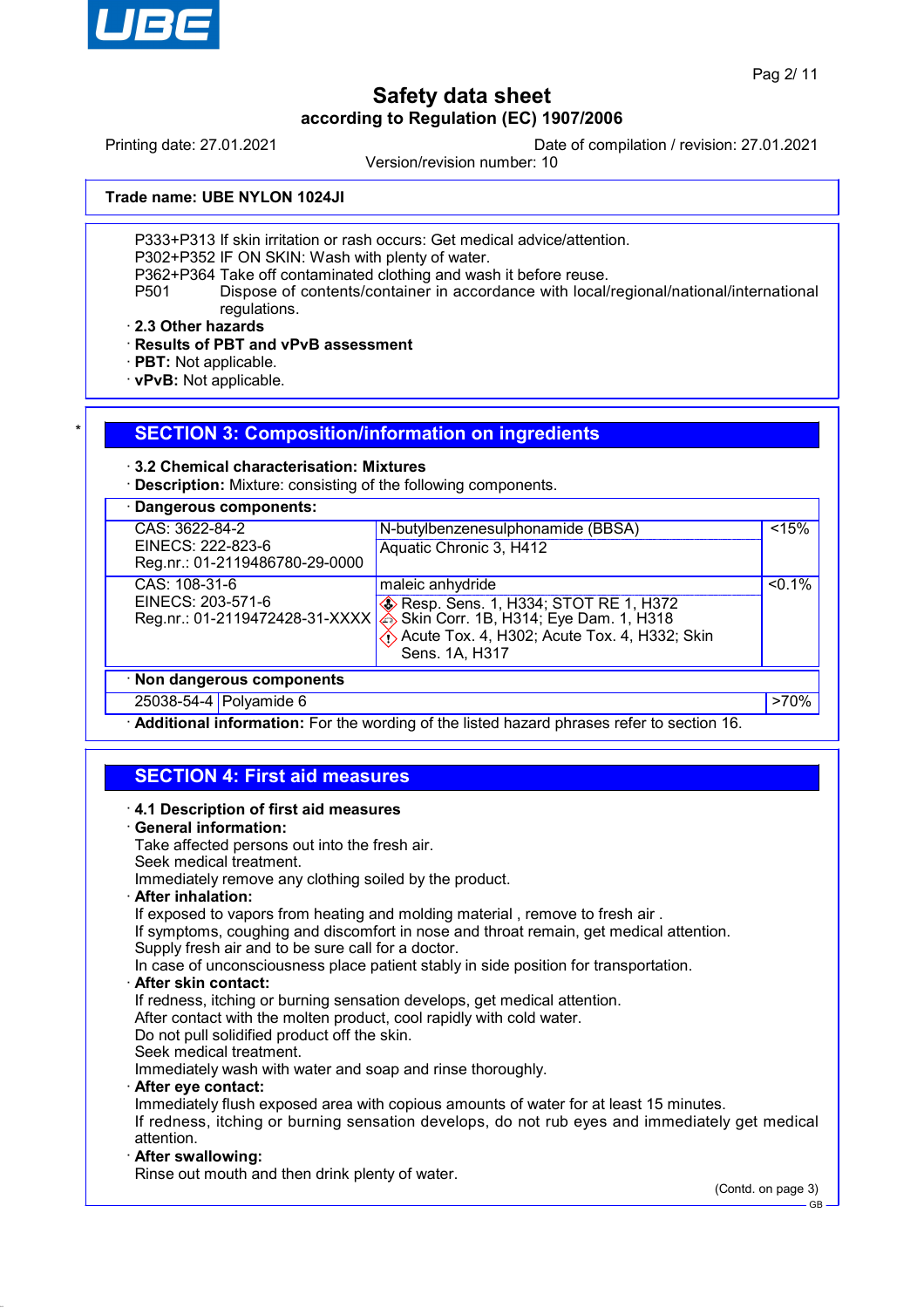

Printing date: 27.01.2021 Date of compilation / revision: 27.01.2021

Version/revision number: 10

**Trade name: UBE NYLON 1024JI**

- Do not induce vomiting; call for medical help immediately.
- · **4.2 Most important symptoms and effects, both acute and delayed** At molten state, expected to cause burns to skin.
- Irreversible dermatitis will occur if you do not wash affected skin immediately and thoroughly. · **4.3 Indication of any immediate medical attention and special treatment needed** Treatment: Treat according to symptoms (decontamination, vital functions), no known specific antidote.

## **SECTION 5: Firefighting measures**

- · **5.1 Extinguishing media**
- · **Suitable extinguishing agents: Water** Fire-extinguishing powder Carbon dioxide
- Use fire extinguishing methods suitable to surrounding conditions.
- · **For safety reasons unsuitable extinguishing agents:** Not known
- · **5.2 Special hazards arising from the substance or mixture** In case of fire, the following can be released: Carbon monoxide (CO) Carbon Dioxide (CO2) Under certain fire conditions, traces of other toxic gases cannot be excluded, e.g.: Maleic anhydride Hydrogen cyanide (HCN) Ammonia (NH3) · **5.3 Advice for firefighters**
- · **Protective equipment:** Firefighters should wear appropriate protective equipment Wear self-contained respiratory protective device. · **Additional information** Cool endangered receptacles with water spray.

## **SECTION 6: Accidental release measures**

· **6.1 Personal precautions, protective equipment and emergency procedures** Stop leak if you can do so without risk Remove combustible materials Ensure adequate ventilation Use personal protective equipment as indicated in paragraph 8 · **6.2 Environmental precautions:** Do not allow to enter sewers/ surface or ground water. · **6.3 Methods and material for containment and cleaning up:** Sweep up to prevent slipping on polymer pellets Send for recovery or disposal in suitable receptacles. Dispose contaminated material as waste according to item 13. · **6.4 Reference to other sections** See Section 7 for information on safe handling. See Section 8 for information on personal protection equipment. See Section 13 for disposal information.

(Contd. on page 4)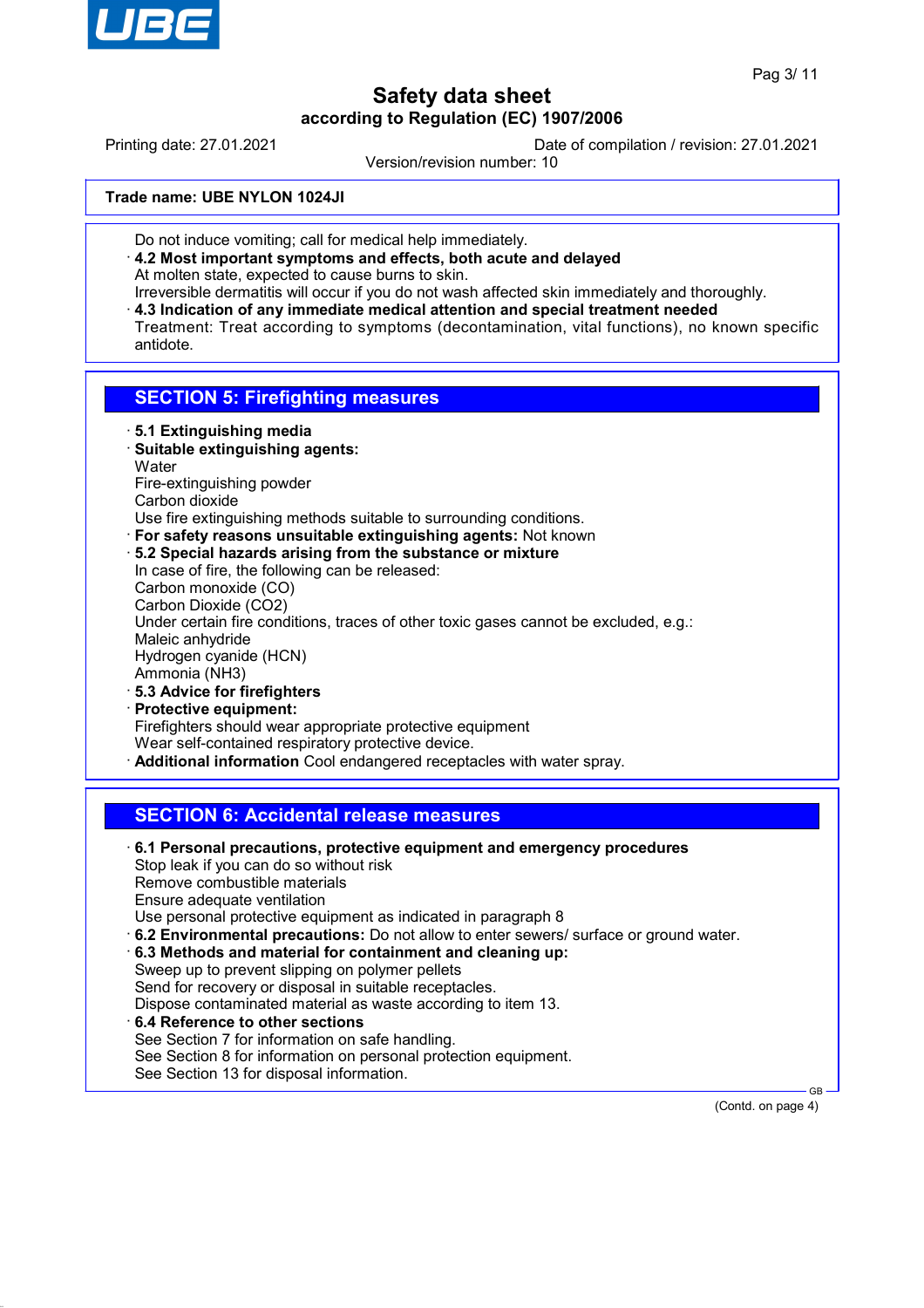

GB

# **Safety data sheet according to Regulation (EC) 1907/2006**

Printing date: 27.01.2021 Date of compilation / revision: 27.01.2021

Version/revision number: 10

**Trade name: UBE NYLON 1024JI**

### **SECTION 7: Handling and storage**

· **7.1 Precautions for safe handling** Keep away from foodstuffs, beverages and feed. Do not eat, drink, smoke or sniff while working. Immediately remove all soiled and contaminated clothing Wash hands before breaks and at the end of work. Melted state: Avoid skin contact with the liquefied material. Avoid breathing dust/fume/vapours. · **Information about fire - and explosion protection:** Protect against electrostatic charges. · **7.2 Conditions for safe storage, including any incompatibilities** · **Storage:** · **Requirements to be met by storerooms and receptacles:** Store in cool, dry conditions in well sealed receptacles. · **Information about storage in one common storage facility:** Not required. · **Further information about storage conditions:** Protect from heat and direct sunlight. · **7.3 Specific end use(s)** No further relevant information available. See item 1.2 **SECTION 8: Exposure controls/personal protection** · **Additional information about design of technical facilities:** Adequate ventilation should be maintained at handing. Additionally, local exhaust ventilation recommended at melting process. · **8.1 Control parameters** · **Ingredients with limit values that require monitoring at the workplace: 108-31-6 maleic anhydride** WEL (Great Britain) Short-term value: 3 mg/m<sup>3</sup> Long-term value: 1 mg/m $3$ Sen · **DNEL (workers) 3622-84-2 N-butylbenzenesulphonamide (BBSA)** Inhalative DNEL (Long-term exposure – systemic effects) 2.5 mg/m3 · **DNEL (general population) 3622-84-2 N-butylbenzenesulphonamide (BBSA)** Oral DNEL(Systemic effects-Long-term) 0.26 mg/Kg bw/day Inhalative DNEL (Systemic effects-Long-term exposure) 0.45 mg/m<sup>3</sup> · **PNECs 3622-84-2 N-butylbenzenesulphonamide (BBSA)** PNEC(fresh water) 0.037 mg/L PNEC (marine water) 0.0037 mg/L PNEC (intermittent release) | 0.37 mg/L PNEC (soil)  $\vert$  0.091 mg/kg d.w PNEC (STP) 60 mg/L PNEC (Sediment (freshwater)) 0.563 mg/Kg sed (Contd. on page 5)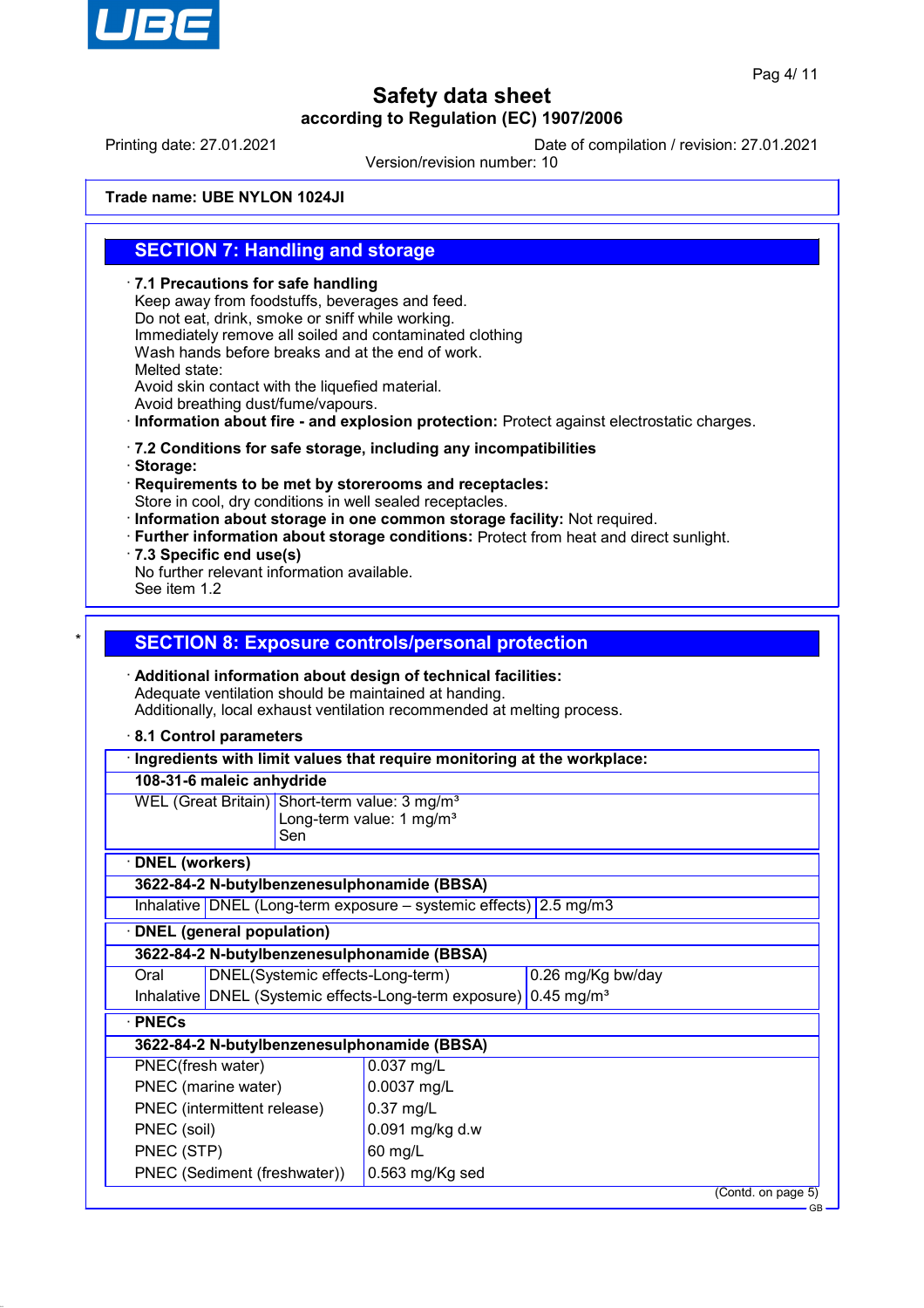

Printing date: 27.01.2021 Date of compilation / revision: 27.01.2021

Version/revision number: 10

**Trade name: UBE NYLON 1024JI**

PNEC (sediment (marine water)) 0.056 mg/kg sed

· **Additional information:** The lists valid during the making were used as basis.

· **8.2 Exposure controls**

· **Personal protective equipment:**

· **General protective and hygienic measures:**

Immediately remove all soiled and contaminated clothing

Wash hands before breaks and at the end of work.

In accordance with Directive 89/686/EEC on personal protective equipment

The usual precautionary measures are to be adhered to when handling chemicals.

### · **Respiratory protection:**

Not necessary if room is well-ventilated.

Unnecessary under normal processing

Use suitable respiratory protective device in case of insufficient ventilation.

Filter A/P2 In case of brief exposure or low pollution use respiratory filter device. In case of intensive or longer exposure use self-contained respiratory protective device.

· **Protection of hands:**

Use protective gloves according to EN 374

Molten state:

At treating hot polymer or molding process, heat resistant gloves should be required.



Protective gloves

Heat protection gloves

The glove material has to be impermeable and resistant to the product/ the substance/ the preparation.

Selection of the glove material on consideration of the penetration times, rates of diffusion and the degradation

· **Material of gloves**

Butyl rubber, BR

Recommended thickness of the material:  $\geq 1.5$ mm mm

Break time: >480 min

The selection of the suitable gloves does not only depend on the material, but also on further marks of quality and varies from manufacturer to manufacturer.

· **Eye protection:**



Safety glasses with side-shields (frame goggles) (e.g. EN 166)

Safety goggles should be worn. At treating hot polymer or molten polymer, face shield should be recommended.

Skin and body protection: Protective work clothing

Molten state:

Heat-resistant protective clothing

- Limitation and supervision of exposure into the environment
- Prevent the material from spreading into the environment.

(Contd. on page 6)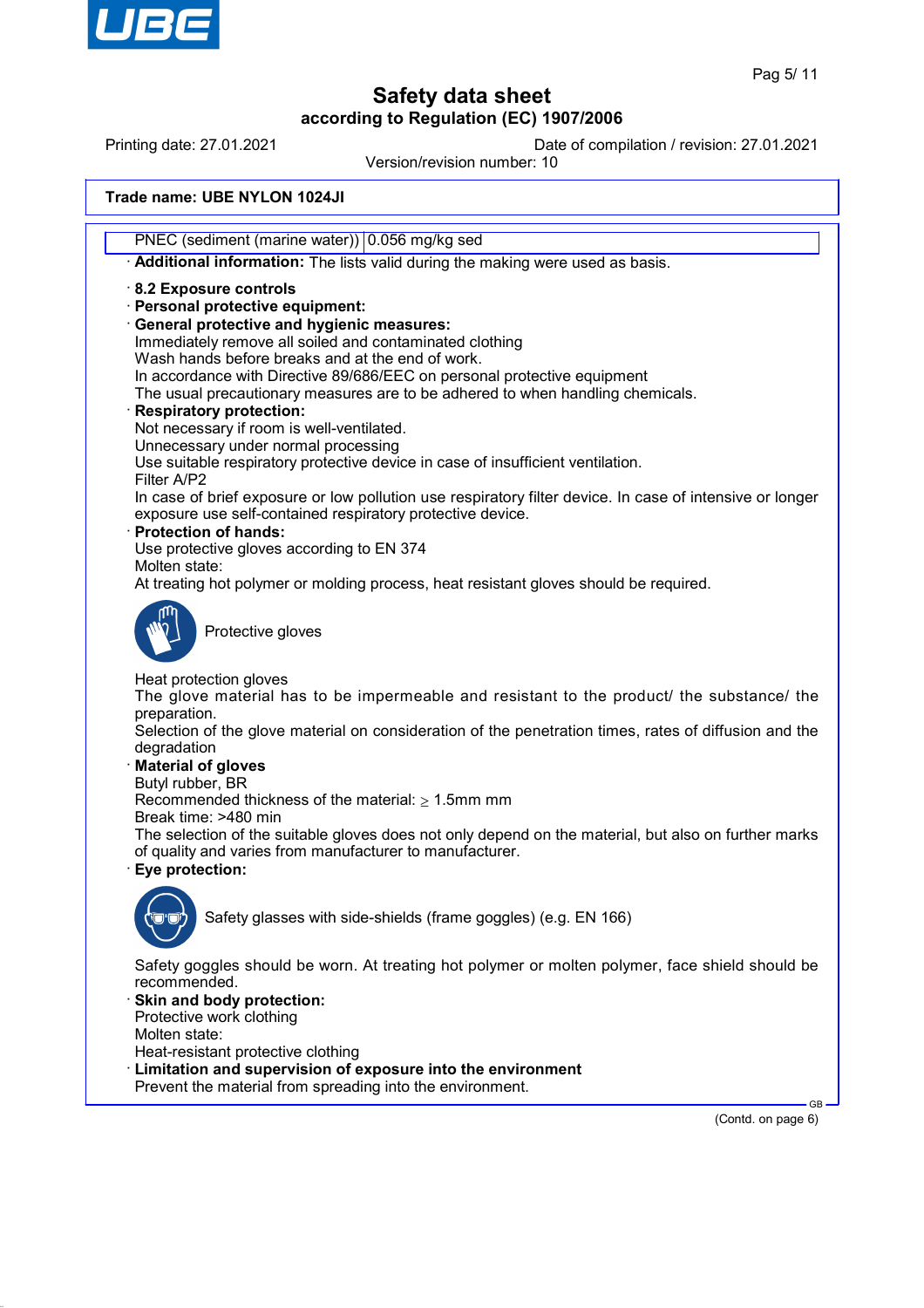

Printing date: 27.01.2021 Date of compilation / revision: 27.01.2021

Version/revision number: 10

**Trade name: UBE NYLON 1024JI**

| <b>SECTION 9: Physical and chemical properties</b>                                                             |                                                                                                                                      |  |
|----------------------------------------------------------------------------------------------------------------|--------------------------------------------------------------------------------------------------------------------------------------|--|
| 9.1 Information on basic physical and chemical properties<br><b>General Information</b>                        |                                                                                                                                      |  |
| · Appearance:<br>Form:<br>Colour:<br>· Odour:<br><b>Odour threshold:</b>                                       | <b>Pellets</b><br>White<br>Light<br>Not applicable                                                                                   |  |
| · pH-value:                                                                                                    | 7.5-8.5 (BBSA)<br>Not applicable because it is a solid mixture                                                                       |  |
| <b>Change in condition</b><br><b>Melting point/freezing point:</b><br>Initial boiling point and boiling range: | $-30$ °C (BBSA)<br>Not determined for mixture.<br>314 °C (a 1013 hPa (BBSA))                                                         |  |
| · Flash point:                                                                                                 | >200 °C (Closed cup (BBSA))                                                                                                          |  |
| · Flammability (solid, gas):                                                                                   | Product is not flammable<br><b>BBSA:</b><br>Product is not flammable.                                                                |  |
| · Ignition temperature                                                                                         | Not determined for mixture.                                                                                                          |  |
| Decomposition temperature:                                                                                     | Not determined for mixture.                                                                                                          |  |
| · Auto-ignition temperature:                                                                                   | Not determined for mixture.<br><b>BBSA:</b><br>No exam necessary because the flash point goes<br>above 200 °C.                       |  |
| <b>Explosive properties:</b>                                                                                   | Product does not present an explosion hazard.                                                                                        |  |
| <b>Explosion limits:</b><br>Lower:<br>Upper:<br><b>Oxidising properties</b>                                    | Product does not present an explosion hazard.<br>Product does not present an explosion hazard.<br>Not oxidising. (BBSA)              |  |
| Vapour pressure at 20 °C:                                                                                      | 0.0397 mPa (BBSA)                                                                                                                    |  |
| · Density:<br>Relative density at 20 °C<br><b>Vapour density</b><br><b>Evaporation rate</b>                    | $1.15$ g/cm <sup>3</sup> (BBSA)<br>Not applicable because it is a solid mixture<br>Not applicable because it is a solid mixture      |  |
| · Solubility in / Miscibility with<br>water:                                                                   | Not miscible or difficult to mix.                                                                                                    |  |
| · Partition coefficient: n-octanol/water at 20 °C: 2.05 log POW (BBSA)                                         |                                                                                                                                      |  |
| · Viscosity:<br>Dynamic at 20 °C:<br>Kinematic:<br>9.2 Other information<br>· Molecular mass                   | 180 mPas (BBSA)<br>Not applicable because it is a solid mixture<br>No further relevant information available.<br>(BBSA): 213,3 g/mol |  |

(Contd. on page 7)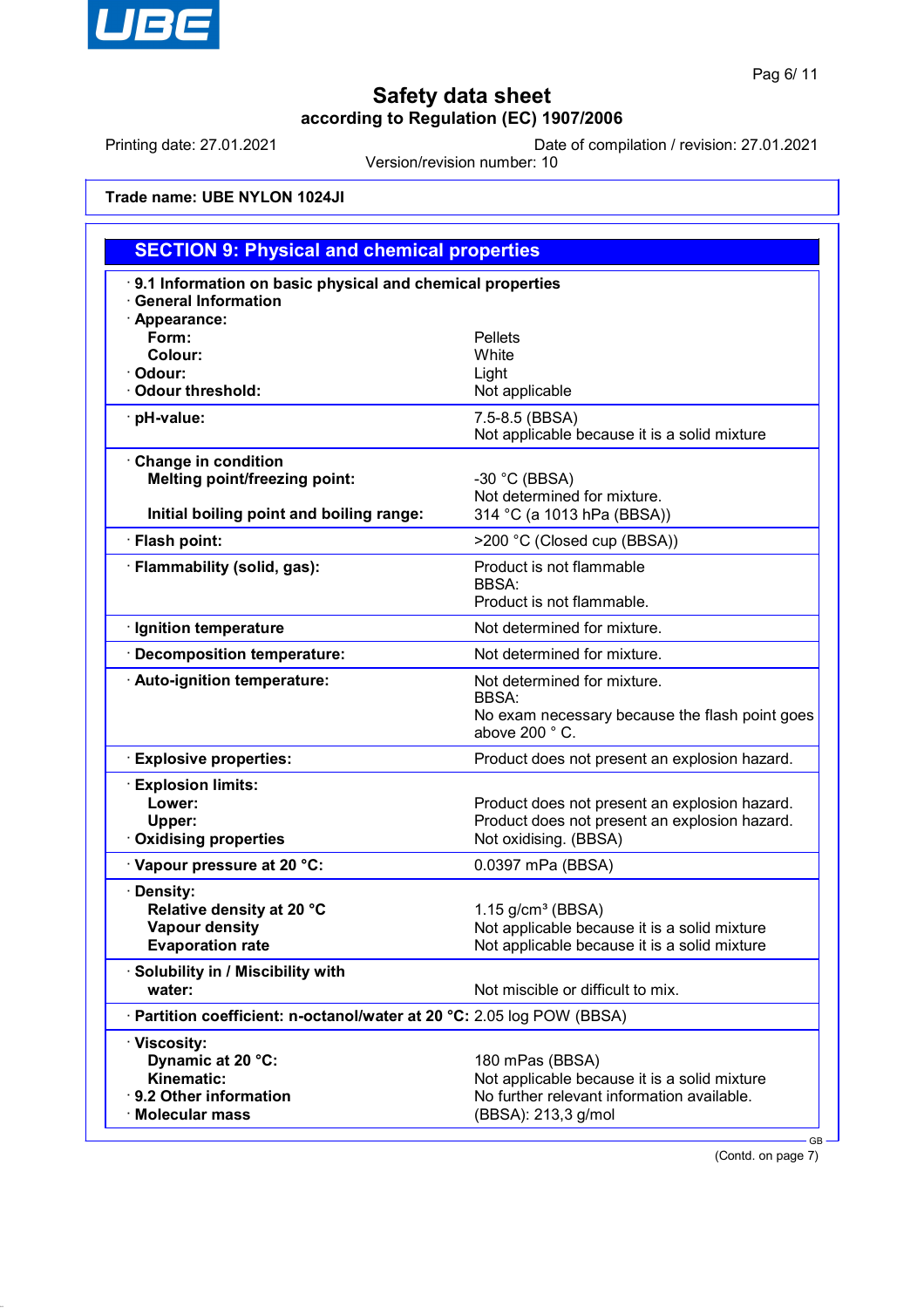

Printing date: 27.01.2021 Date of compilation / revision: 27.01.2021

Version/revision number: 10

**Trade name: UBE NYLON 1024JI**

### **SECTION 10: Stability and reactivity**

- · **10.1 Reactivity**
- As BBSA: Thermal decomposition can lead to the escape of irritating gases and vapours.
- · **10.2 Chemical stability** The product is stable if stored and handled as prescribed/indicated
- · **Thermal decomposition / conditions to be avoided:**
- Stable at environment temperature.

No decomposition if used and stored according to specifications.

- · **10.3 Possibility of hazardous reactions** No dangerous reactions known.
- · **10.4 Conditions to avoid** Avoid heat, flames, sparks and other sources of ignition.
- Avoid high temperature
- · **10.5 Incompatible materials:** Oxidizing agents, acids, bases and reactive agents.
- · **10.6 Hazardous decomposition products:**
- Carbon monoxide
- Carbon dioxide

Hydrogen cyanide (prussic acid)

- Ammonia
- · **Additional information:**

As BBSA: On burning: release of toxic and corrosive gases/vapours (sulphur oxides).

## **SECTION 11: Toxicological information**

### · **11.1 Information on toxicological effects**

· **Acute toxicity** Based on available data, the classification criteria are not met.

# · **LD/LC50 values relevant for classification:**

**3622-84-2 N-butylbenzenesulphonamide (BBSA)**

| Oral   | LD50 | $\vert$ 2,070 mg/kg (rat)  |
|--------|------|----------------------------|
| Dermal | LDS0 | $\vert$ >2,000 mg/kg (rat) |

Inhalative LC50/4 h  $>4.066$  mg/l (rat)

### **108-31-6 maleic anhydride**

| Oral          | LD50 | $1,090$ mg/kg (rat)                    |
|---------------|------|----------------------------------------|
| Dermal   LD50 |      | $2,620$ mg/kg (rabbit)                 |
|               |      | Inhalative LC50/4 h $>4.35$ mg/l (rat) |

### · **Primary irritant effect:**

· **Skin corrosion/irritation** Mixture: Based on available data, the classification criteria are not met. Components: BBSA: Not classified with the available data. Maleic Anhydride: Species: rabbit Result: corrosive · **Serious eye damage/irritation** Mixture: Based on available data, the classification criteria are not met. Components: BBSA: Not classified with the available data. Maleic Anhydride:

(Contd. on page 8)

GB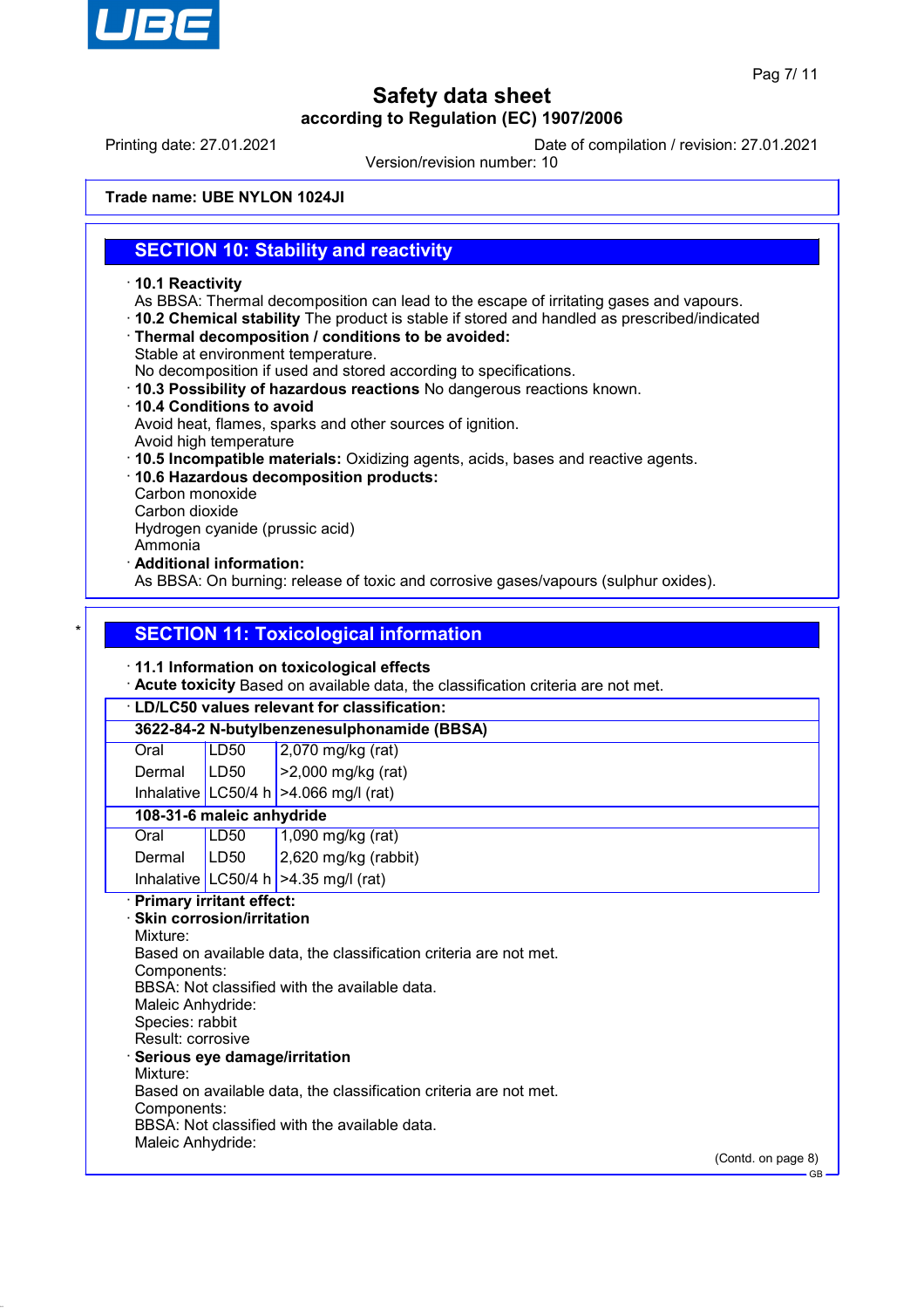

Printing date: 27.01.2021 Date of compilation / revision: 27.01.2021

Version/revision number: 10

| Trade name: UBE NYLON 1024JI |  |  |
|------------------------------|--|--|
|------------------------------|--|--|

Species: rabbit Result: corrosive · **Respiratory or skin sensitisation** May cause an allergic skin reaction. · **Repeated dose toxicity** Components: Maleic Anhydride: Route of exposure: inhalation Target organs: respiratory system Assessment: The substance is classified as specific target organ toxicant, repeated exposure, category 1. **3622-84-2 N-butylbenzenesulphonamide (BBSA)** Oral NOEL 52 mg/kg (rat female) (90 dias) 52 mg/kg (rat male) (90 dias) Dermal NOAEL >1,000 mg/kg bw/day (rat) (28 dias) · **CMR effects (carcinogenity, mutagenicity and toxicity for reproduction)** · **Germ cell mutagenicity** Based on available data, the classification criteria are not met. · **Carcinogenicity** Based on available data, the classification criteria are not met. · **Reproductive toxicity** Based on available data, the classification criteria are not met. · **STOT-single exposure** Based on available data, the classification criteria are not met. · **STOT-repeated exposure** Based on available data, the classification criteria are not met. · **Aspiration hazard** Based on available data, the classification criteria are not met. **SECTION 12: Ecological information** · **12.1 Toxicity** · **Aquatic toxicity:** Mixture: No further relevant information available. Components: BBSA: Harmful to aquatic organisms with long lasting effects. **3622-84-2 N-butylbenzenesulphonamide (BBSA)** EC50(72h) 49 mg/L (Selenastrum capricornutum) LC50 (96 h)  $|>$ 38 mg/l (Danio rerio) EC50 (48 h) 56 mg/l (daphnia magna) **108-31-6 maleic anhydride** NOEC(21d) 10 mg/L (daphnia magna) EC50(72h) 74.35 mg/L (Pseudokirchnerella subcapitata) EC50 77 mg/l /21d (daphnia magna) LC50 (96 h) 75 mg/l (Oncorhynchus mykiss) EC50 (48 h)  $|42.81 \text{ mg/}$  (daphnia magna) · **12.2 Persistence and degradability** Mixture: No further relevant information available. Components: BBSA: Not easily biodegradable Maleic Anhydride: (Contd. on page 9) GB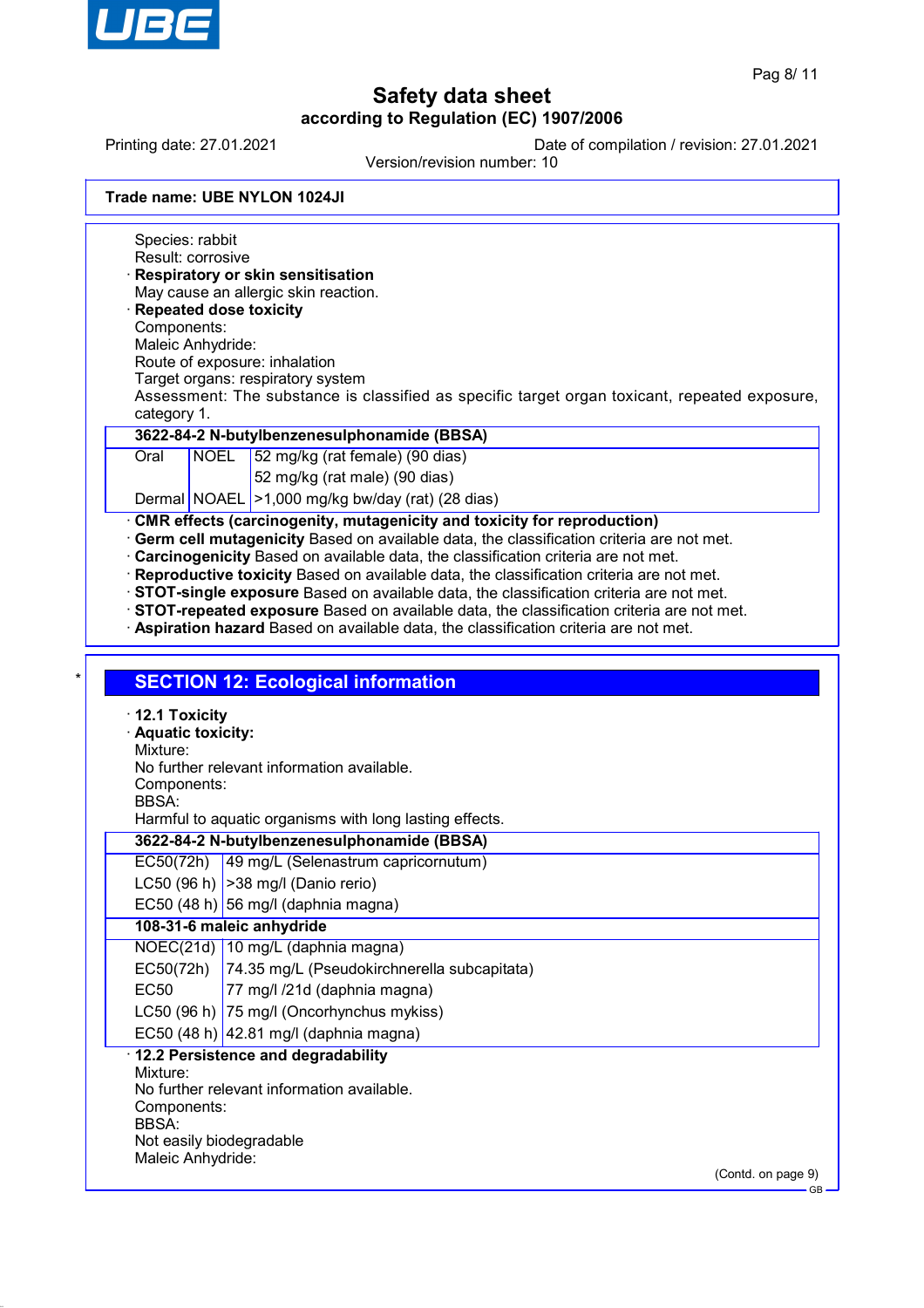

GB

# **Safety data sheet according to Regulation (EC) 1907/2006**

Printing date: 27.01.2021 Date of compilation / revision: 27.01.2021

Version/revision number: 10

**Trade name: UBE NYLON 1024JI**

Easily biodegradable: 93%. After 11 days.

· **12.3 Bioaccumulative potential**

Mixture:

No further relevant information available.

Components:

BBSA: log Pow=2.01 (20-25ºC) No indication of bio-accumulation potential

Maleic Anhydride:

Low potential based on the log Kow

log Pow:-2.61 (20 ºC)

· **12.4 Mobility in soil** No further relevant information available.

- · **12.5 Results of PBT and vPvB assessment**
- · **PBT:** Not applicable.
- · **vPvB:** Not applicable.

· **12.6 Other adverse effects** No further relevant information available.

## **SECTION 13: Disposal considerations**

### · **13.1 Waste treatment methods**

· **Recommendation**

Chemical residues generally count as special waste

Must not be disposed together with household garbage. Do not allow product to reach sewage system.

Disposal must be made according to official regulations.

### · **Uncleaned packaging:**

· **Recommendation:**

Packaging may contain residues of the product and should be treated accordingly. Disposal must be made according to official regulations.

| <b>SECTION 14: Transport information</b>                                   |                             |                     |
|----------------------------------------------------------------------------|-----------------------------|---------------------|
| $\cdot$ 14.1 UN-Number<br>· ADR, IMDG, IATA                                | Not applicable              |                     |
| 14.2 UN proper shipping name<br>· ADR, IMDG, IATA                          | Not applicable              |                     |
| 14.3 Transport hazard class(es)                                            |                             |                     |
| · ADR, ADN, IMDG, IATA<br>· Class                                          | Not applicable              |                     |
| $\cdot$ 14.4 Packing group<br>· ADR, IMDG, IATA                            | Not applicable              |                     |
| · 14.5 Environmental hazards:<br>$\cdot$ Marine pollutant:                 | No                          |                     |
| 14.6 Special precautions for user                                          | Not applicable.             |                     |
| 14.7 Transport in bulk according to Annex II<br>of Marpol and the IBC Code | Not applicable.             |                     |
| · Transport/Additional information:                                        | Not classification assigned |                     |
|                                                                            |                             | (Contd. on page 10) |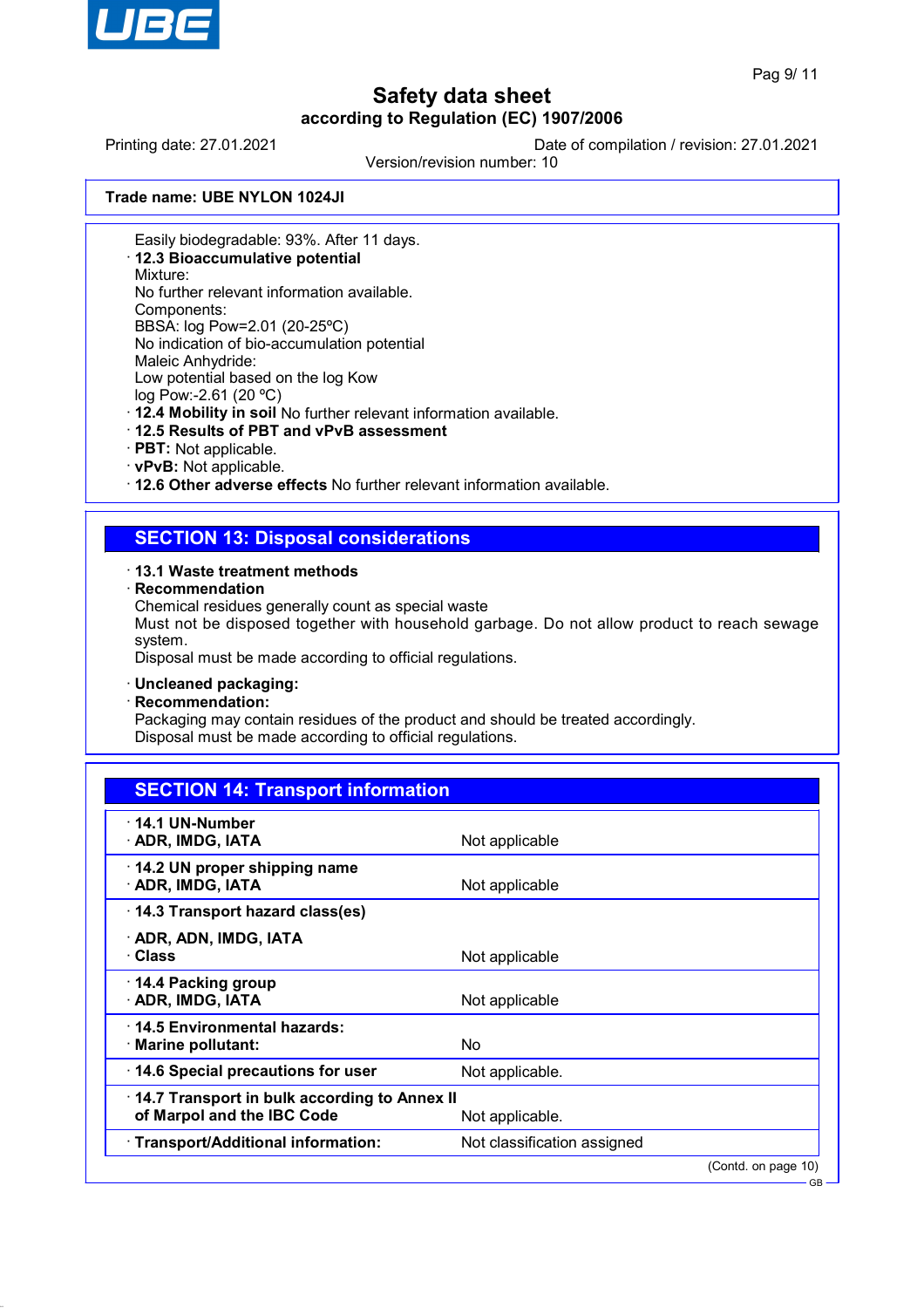

Printing date: 27.01.2021 Date of compilation / revision: 27.01.2021

Version/revision number: 10

**Trade name: UBE NYLON 1024JI**

**UN "Model Regulation":** Not applicable

## **SECTION 15: Regulatory information**

· **15.2 Chemical safety assessment:**

For the mixture:

A Chemical Safety Assessment has not been carried out.

## **SECTION 16: Other information**

This information is based on our present knowledge. However, this shall not constitute a guarantee for any specific product features and shall not establish a legally valid contractual relationship.

### · **Relevant phrases**

H302 Harmful if swallowed.

H314 Causes severe skin burns and eye damage.

H317 May cause an allergic skin reaction.

H318 Causes serious eye damage.

H332 Harmful if inhaled.

H334 May cause allergy or asthma symptoms or breathing difficulties if inhaled.

H372 Causes damage to organs through prolonged or repeated exposure.

H412 Harmful to aquatic life with long lasting effects.

### · **Training hints**

Specific training of workers to comply with the requirements specified in the Safety Data Sheet is required.

### · **Classification according to Regulation (EC) No 1272/2008**

-Physico-chemical hazards: the classification of the mixture has been done based on tests.

-Health hazards: the classification of the mixture has been done based on information of ingredients.

-Environment hazards: the classification of the mixture has been done based on information of ingredients.

· **Department issuing SDS:** Product Liability group

· **Contact:** Contact with business unit for any issue related to the safety data sheet

· **Abbreviations and acronyms:**

ADR: Accord européen sur le transport des marchandises dangereuses par Route (European Agreement concerning the International Carriage of Dangerous Goods by Road)

IMDG: International Maritime Code for Dangerous Goods

IATA: International Air Transport Association

GHS: Globally Harmonised System of Classification and Labelling of Chemicals EINECS: European Inventory of Existing Commercial Chemical Substances

ELINCS: European List of Notified Chemical Substances

CAS: Chemical Abstracts Service (division of the American Chemical Society)

DNEL: Derived No-Effect Level (REACH)

PNEC: Predicted No-Effect Concentration (REACH)

LC50: Lethal concentration, 50 percent

LD50: Lethal dose, 50 percent

PBT: Persistent, Bioaccumulative and Toxic

vPvB: very Persistent and very Bioaccumulative

Acute Tox. 4: Acute toxicity - oral – Category 4

Skin Corr. 1B: Skin corrosion/irritation – Category 1B

Eye Dam. 1: Serious eye damage/eye irritation – Category 1

Resp. Sens. 1: Respiratory sensitisation – Category 1

Skin Sens. 1: Skin sensitisation – Category 1 Skin Sens. 1A: Skin sensitisation – Category 1A

STOT RE 1: Specific target organ toxicity (repeated exposure) – Category 1

Aquatic Chronic 3: Hazardous to the aquatic environment - long-term aquatic hazard – Category 3

(Contd. on page 11)  $\overline{C}$